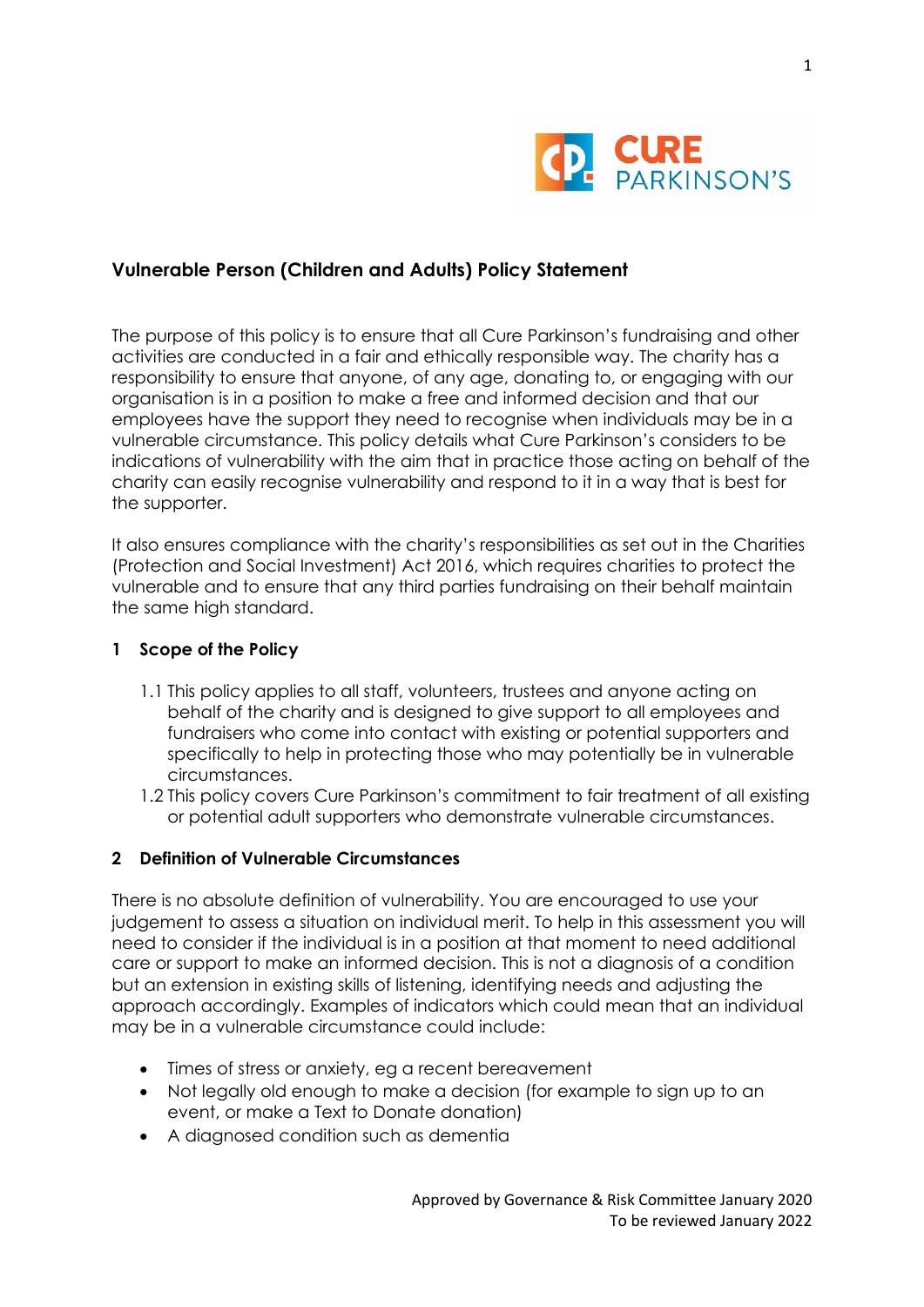- An undiagnosed or temporary mental health condition such as severe anxiety
- Learning difficulties
- English not being the individual's first language
- Influence of alcohol or drugs
- Where they live (for example in supported housing or a care home)
- Financial vulnerability

## **3 Capacity to Make a Decision**

3.1 Capacity is about being able to make a decision. This may be something as simple as what to eat, or more significant such as buying a house. The presumption is that everyone has capacity to make a decision unless it is established that this is lacking either through circumstance or medical diagnosis.

3.2 If an employee or volunteer has reason to believe that someone does not have capacity to make a decision to donate to the charity, then their donation should not be accepted. If the donation has already been made, it should be returned.

3.3 However, someone who may be in a vulnerable circumstance can still have capacity to choose to give us a donation. It is important as employees and volunteers of the charity that we can identify and differentiate between an individual who lacks capacity to make a decision against one who may need additional support to help them make a decision.

### **4 What the Policy Involves**

4.1 Cure Parkinson's is compassionate towards its supporters and will never exploit vulnerability. It will do everything it can in order to assist its supporters to make an informed decision about the support they choose to give to the charity.

4.2 Cure Parkinson's follows the Fundraising Regulator's Code of Fundraising Practice and when dealing with supporters via telephone it follows guidance provided by the Direct Marketing Association;

a) Where possible, Cure Parkinson's will not contact supporters with the aim of asking for an increase in giving where the supporter's records include a declaration of vulnerability;

b) Regardless of whether a declaration has been made or not, Cure Parkinson's does not accept donations where it has reason to believe that the donor may be experiencing vulnerable circumstances and accepting the donation would potentially be harmful to the donor.

c) Should a situation arise where the charity becomes aware that it has unknowingly accepted donations from an individual during a time that he or she was experiencing vulnerable circumstances, it will endeavour to return all donations accepted during this period;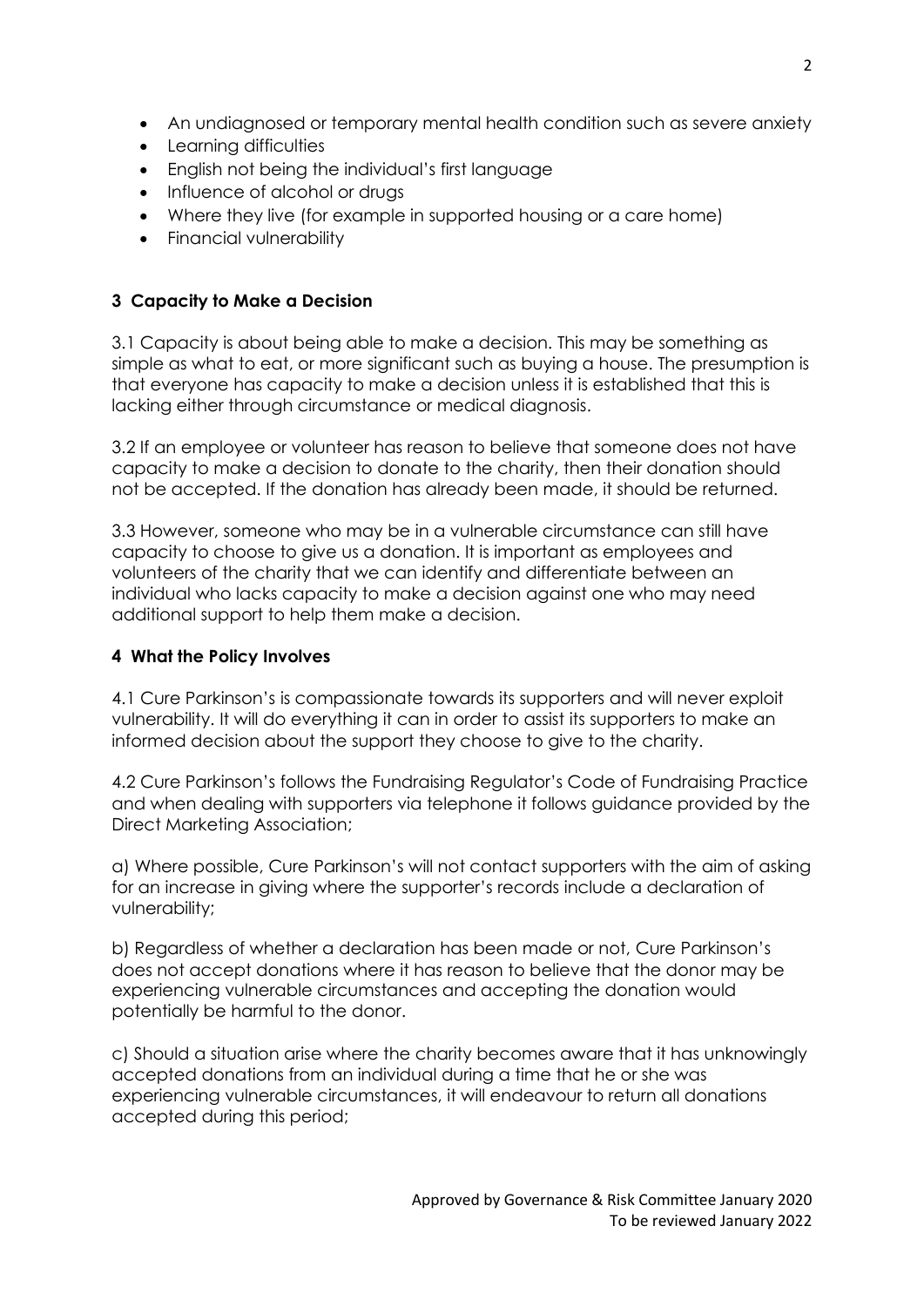d) Should Cure Parkinson's receive information regarding a supporter's vulnerability from a third party, it will not act on any request to alter the supporter's preferences unless the third party can provide evidence that he or she has the authority to act on behalf of the supporter.

4.3 If an individual is offering a large gift (over £10k) then if there is any concern at all that the individual may be in vulnerable circumstances, then it should be referred to a member of the Leadership Team before a decision is taken on whether to accept or refuse the gift.

## **5 How to comply**

5.1 Cure Parkinson's does not identify vulnerable adults based on disability or age or any other social indicator, it deals with each donor on a case-by-case scenario. Cure Parkinson's seeks to ensure that a donor is equipped with the appropriate information in order to make an informed decision about giving to it. It recognises that in some circumstances it may be necessary to adapt the way in which it communicates with the donor i.e. using braille or a translation service. The need to adapt the way in which Cure Parkinson's communicates with a donor does not necessarily indicate vulnerability.

5.2 It is important that charity personnel, when interacting with a donor, consider all interactions to determine whether they should be considered a vulnerable adult. Indicators of vulnerability could be bereavement, illiteracy, illness, disability or other impairment. Fundraisers must always use their best judgment when they have grounds to believe that a donor is vulnerable before making a final decision. The following examples may help identify vulnerable supporters:

- Request for repetition or to speak more slowly
- The person does not appear to be an adult
- Evidence of being confused i.e. replying 'yes' to a question that requires a more detailed answer, going off on a tangent and talking about irrelevancies
- Repeating themselves, becoming upset during the call, taking a long time to answer the phone and sounding out of breath
- Explaining that a relative/friend deals with their finances/personal matters
- Explaining that there is a language barrier and they don't understand
- Saying that they have no knowledge of Cure Parkinson's or any donation they have given
- Asking who the caller is several times
- Mistaking the caller for someone else, despite being told the call is from Cure Parkinson's
- Talking about personal issues and asking for advice
- Explicitly stating that they feel vulnerable
- Attention should also be paid to anything that the supporter has failed to mention i.e. they fail to ask how much the donation is for or how it will be collected before agreeing to it.

5.3 You should also be mindful of the following: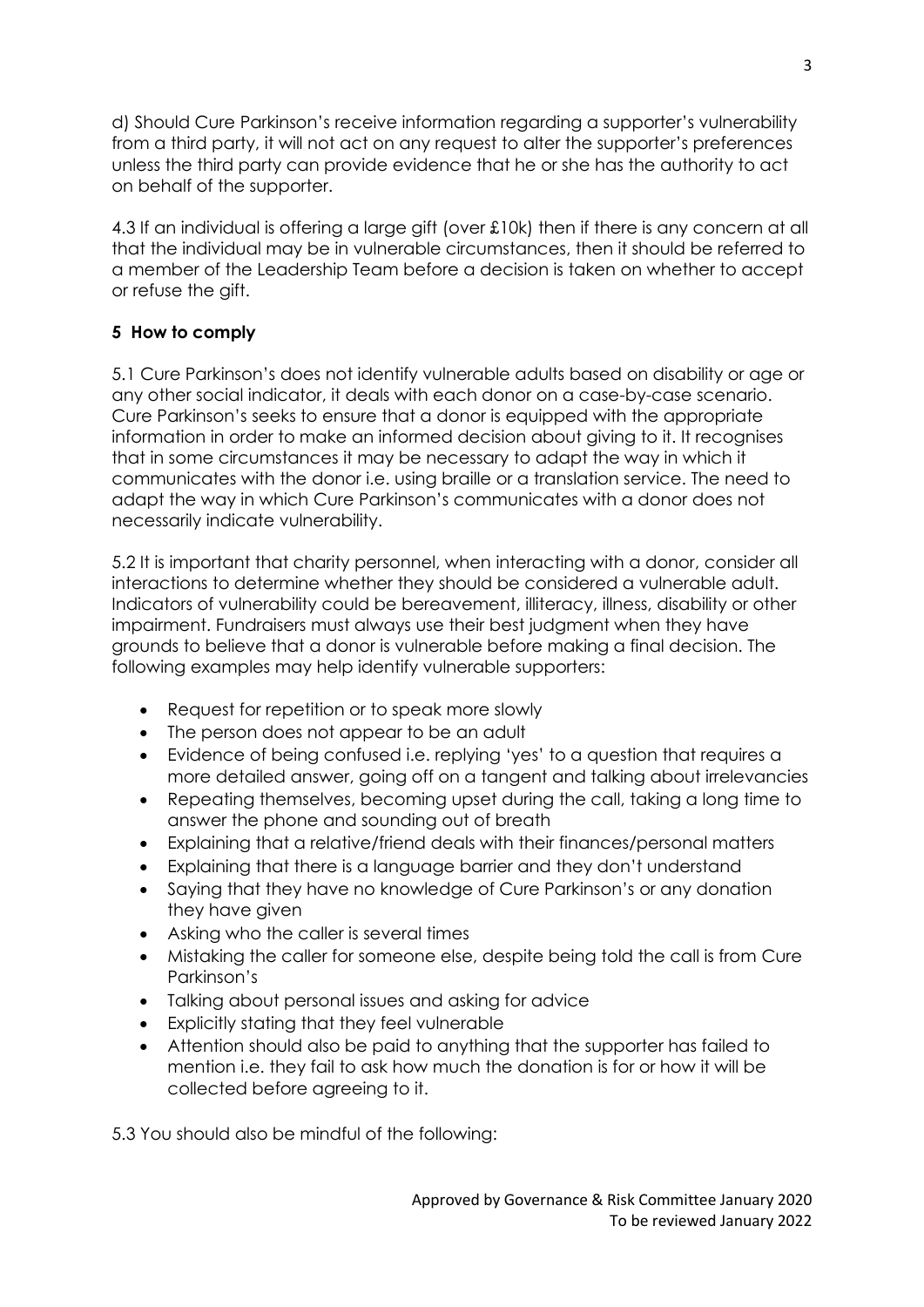- Is the donation out of character from previous gifts?
- Have we been advised by a family member or carer that the individual is vulnerable? (see 5.7)
- Is the handwriting shaky or difficult to read (indicating frailty)?

5.4 The above cannot be taken as a definitive list but if a supporter exhibits any of the above behaviour, Cure Parkinson's expects charity personnel to ask the supporter to repeat the details of their agreed gift so that the they can assess whether the supporter has understood clearly the gift that they will be agreeing to.

Charity personnel must also seriously consider the following:

- Whether the supporter is able to understand the discussion that you've been having
- Whether they are able to make a decision based on your conversation
- Whether they know all of the facts necessary in order to make a decision
- Whether they are able to communicate their decision regarding a donation

5.5 Cure Parkinson's recognises that it may be difficult for charity personnel to assess the vulnerability of the supporter. Where the member of staff is unsure, they must ask their manager for a second opinion and approval to accept the donation.

5.6 If you believe you have interacted with a vulnerable supporter and you are concerned about their welfare, you must follow Cure Parkinson's Safeguarding Policy.

5.7 **Making a Record:** If a fundraiser has had an interaction with an existing or potential supporter and the individual, in their judgement, is in vulnerable circumstances then, being mindful that under a subject access request an individual is entitled to a copy of their personal data, the balance has to be made between making a note so that the person isn't contacted again, or not for a period if the vulnerable circumstances may be temporary. The fundraiser should make a record, keeping a quality assessment which does not include any opinion. An example of one is: "On 10th May I, Helen Smith, had a telephone conversation with John Jones. I did not think the telephone call went well. I had difficulty hearing the response and would not recommend calling the individual again."

5.8 If the individual tells you that they have a specific health condition, then you should not record it unless you ask whether the individual gives permission for you to make a note of it in their record.

5.9 If you became aware that someone in vulnerable circumstances has made a donation, this should be referred to the Director of Fundraising & Marketing, so that the appropriate action can be taken, eg refund of donation.

5.10 If a family member contacts the charity to advise that their relative be taken off the mailing list as they are in vulnerable circumstances, then it seems reasonable to action this. If they ask for direct debits to be stopped or anything else that may have